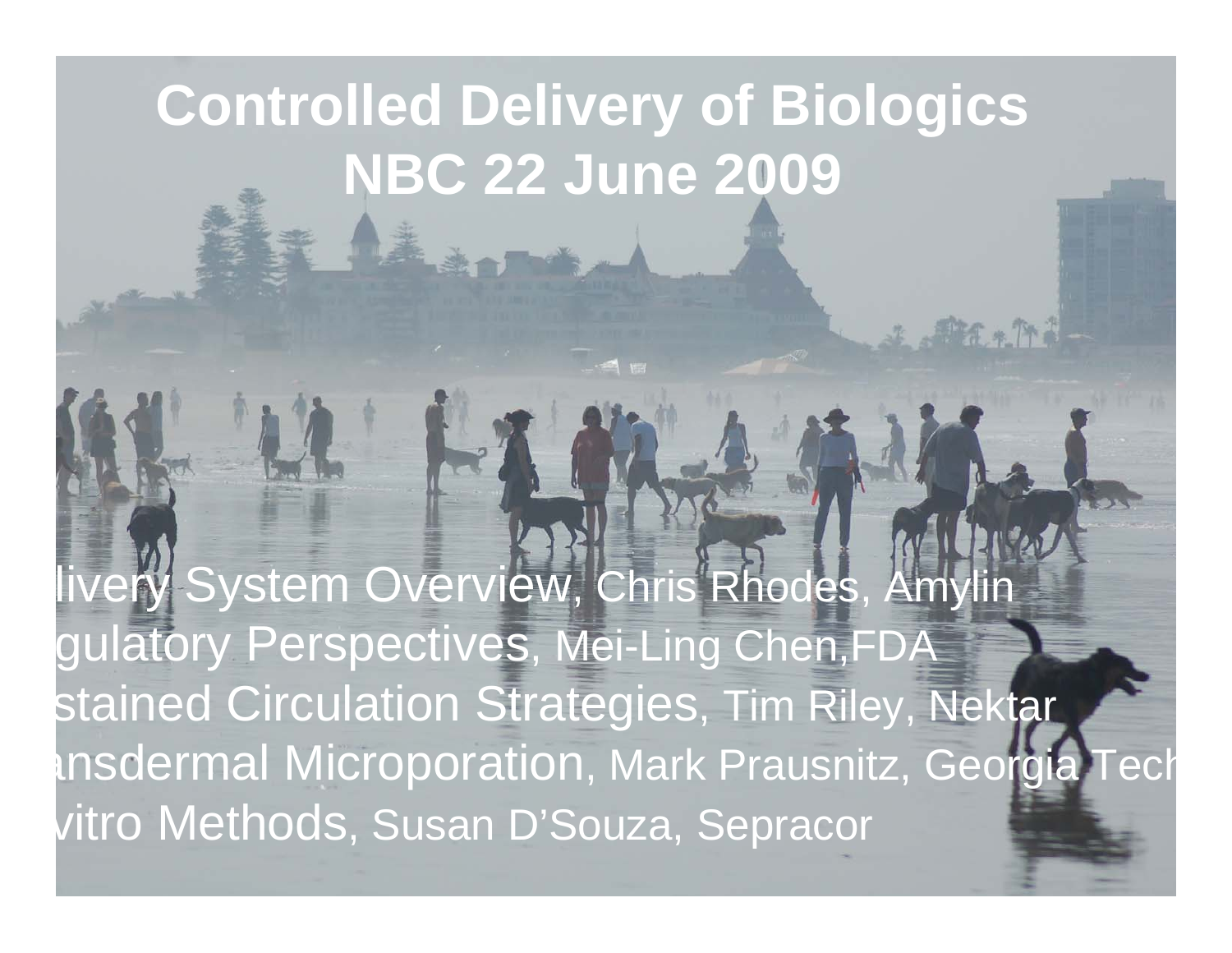## **Controlled Delivery of Biologics**

- •**Introduction**
- •**Biologics Properties**
- •**Why Not Oral Delivery?**
- •**What Are Non-invasive Alternatives?**
- •**Modified Release Formulations**
- •**Sustained Circulation Strategies**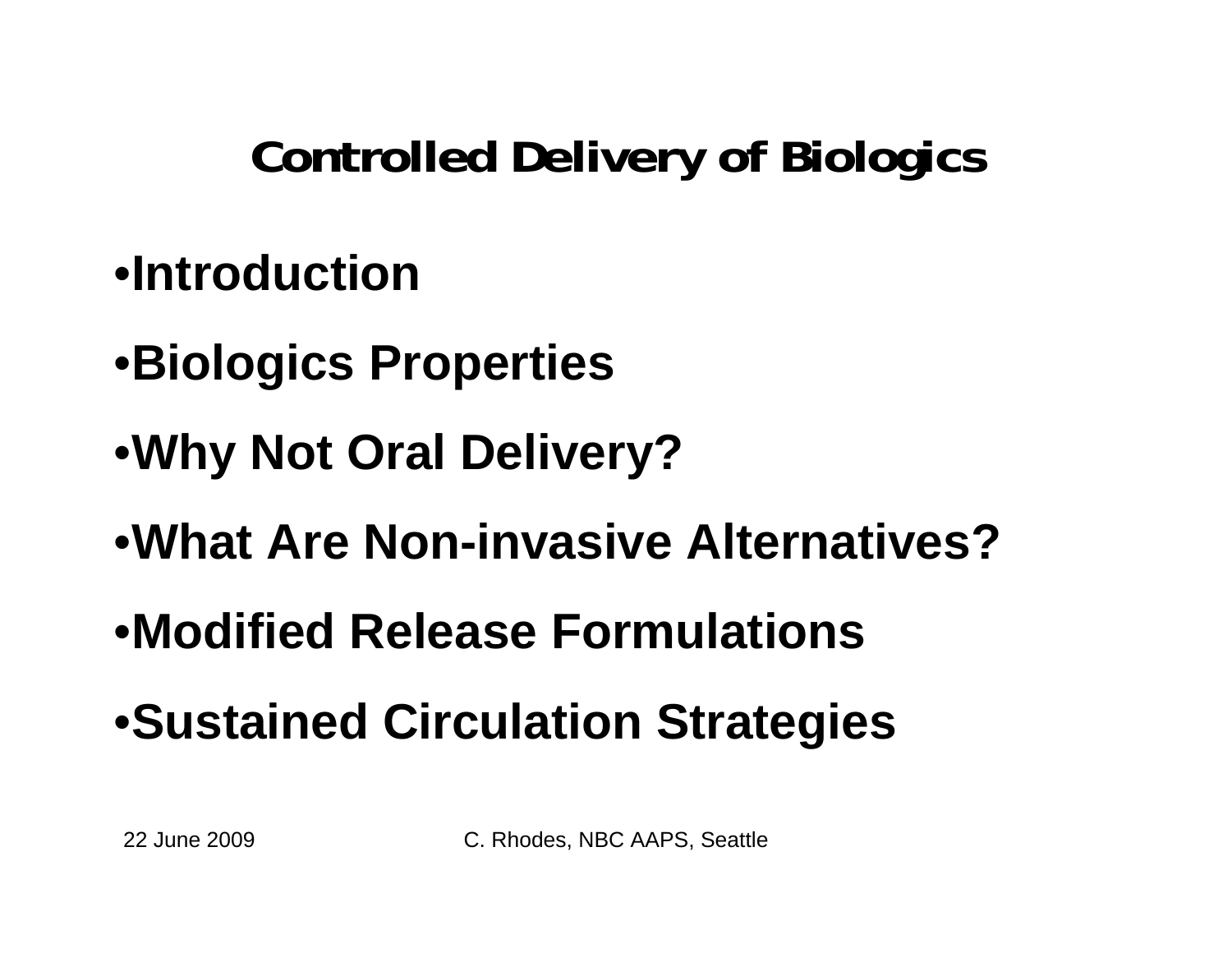### **Common Goals of Delivery Systems**

- Improve patient convenience, compliance, ease of use, safety, efficacy
	- –Must be a compelling reason to use the new product
- Change route or frequency of administration
- Improve safety / side effect profile
	- – Target delivery or prevent systemic exposure to drug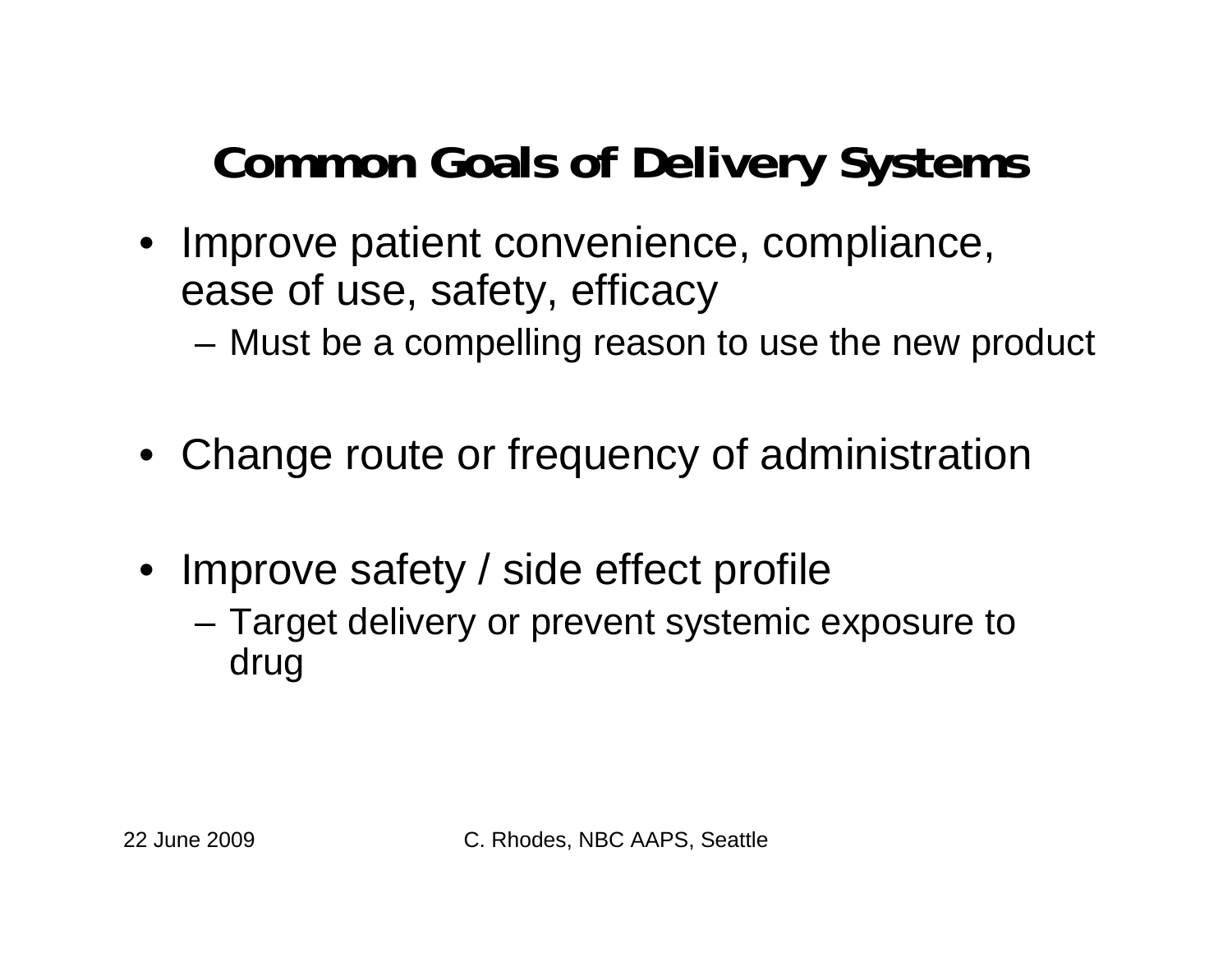#### **What is Product Presentation for Biologics? What Factors Influence It?**



#### **22 June 2009 C. Rhodes, Angle Aart Finderact with and experience the product** *Product Presentation is how patient and physician*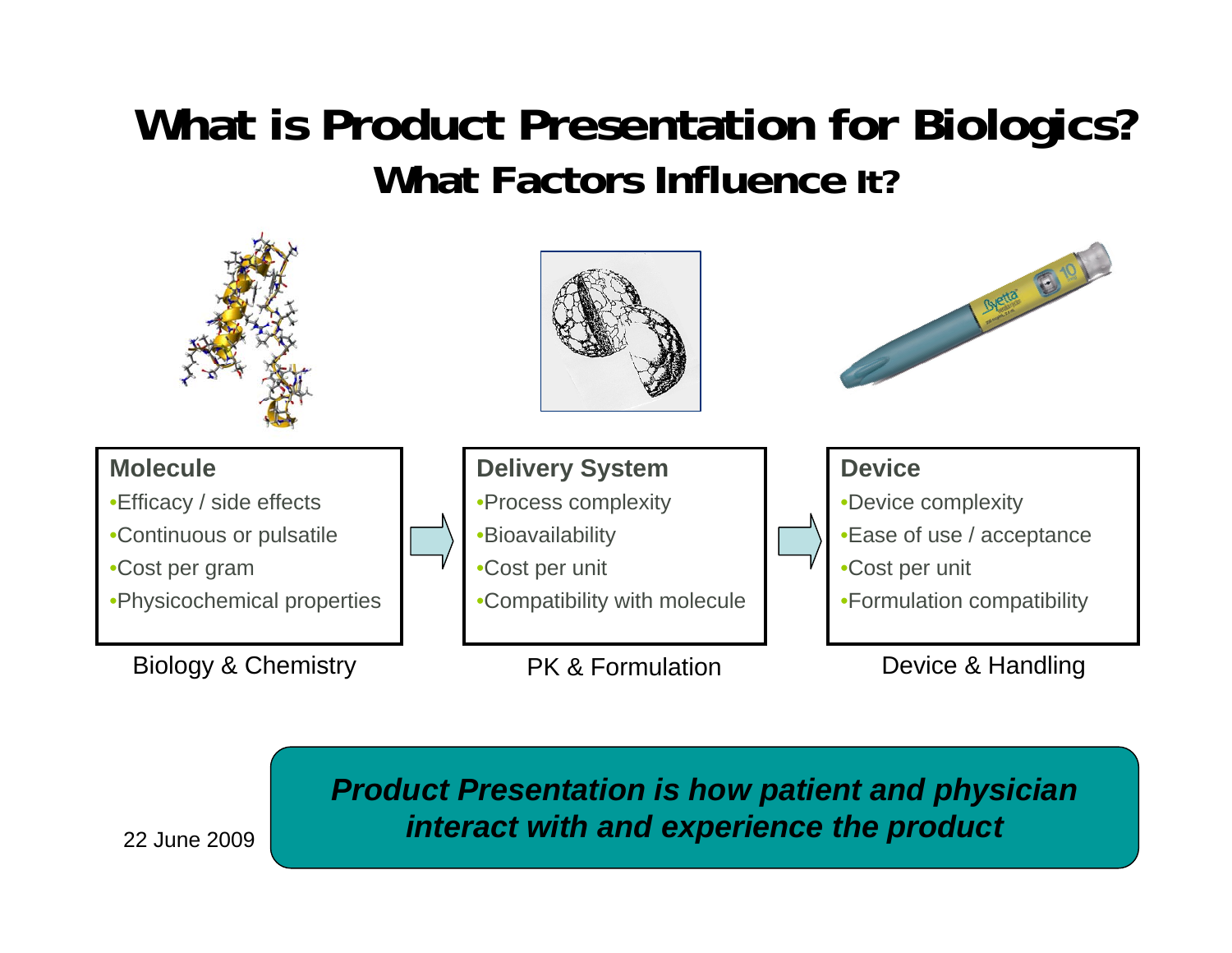#### **Significant Challenges and Limited Options for Biologics Product Presentations**







22 June 2009 C. Rhodes, NBC AAPS, Seattle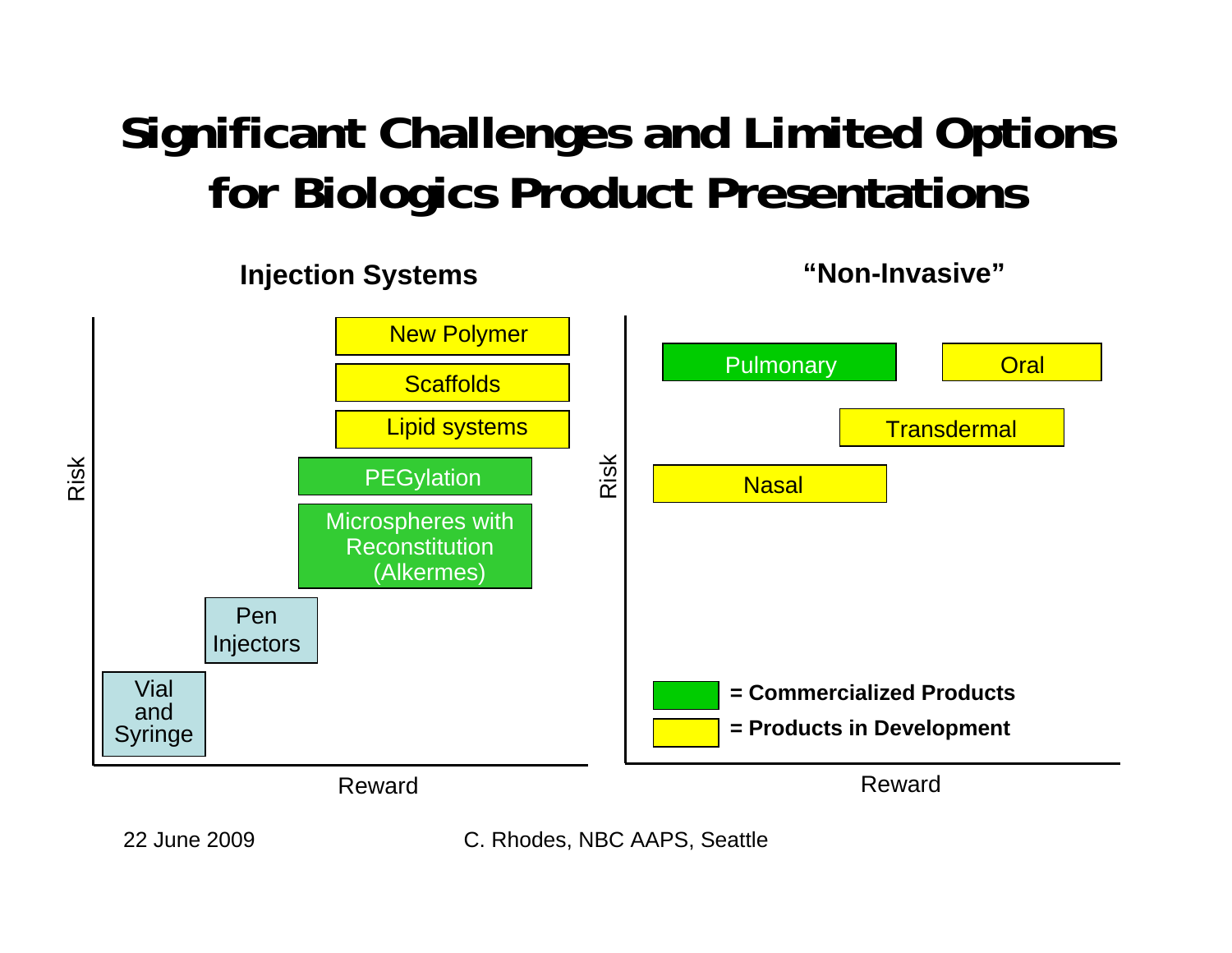## **Common Challenges of Delivery Systems**

- Extended exposure systems more variable than immediate release
- Clinical development more complicated than immediate release delivery system
- Daily cost of goods often higher and the state of the Bioavailability, device and formulation cost
- CMC Development often rate-limiting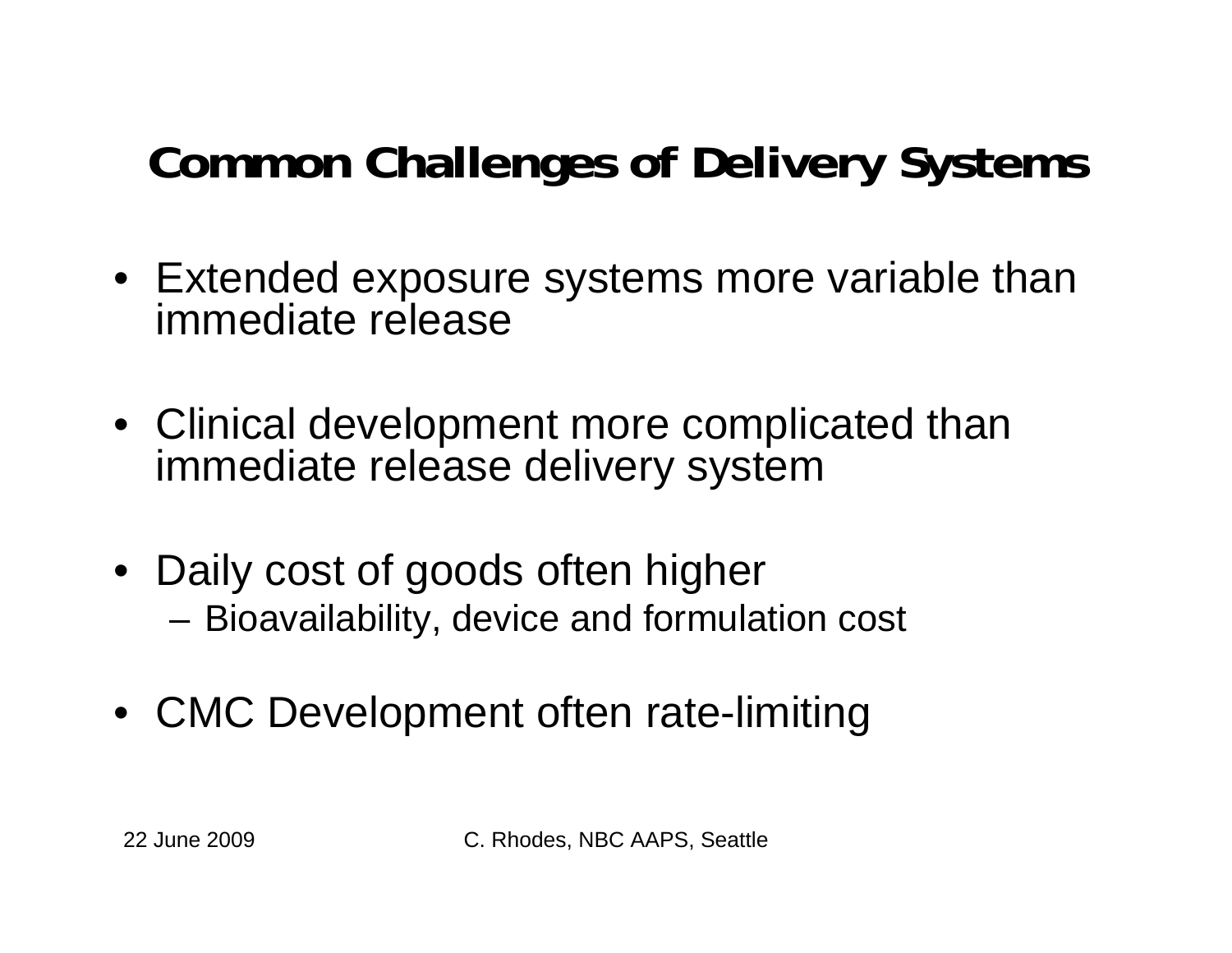#### **Peptide and Protein Therapeutics Properties Present Delivery Constraints**

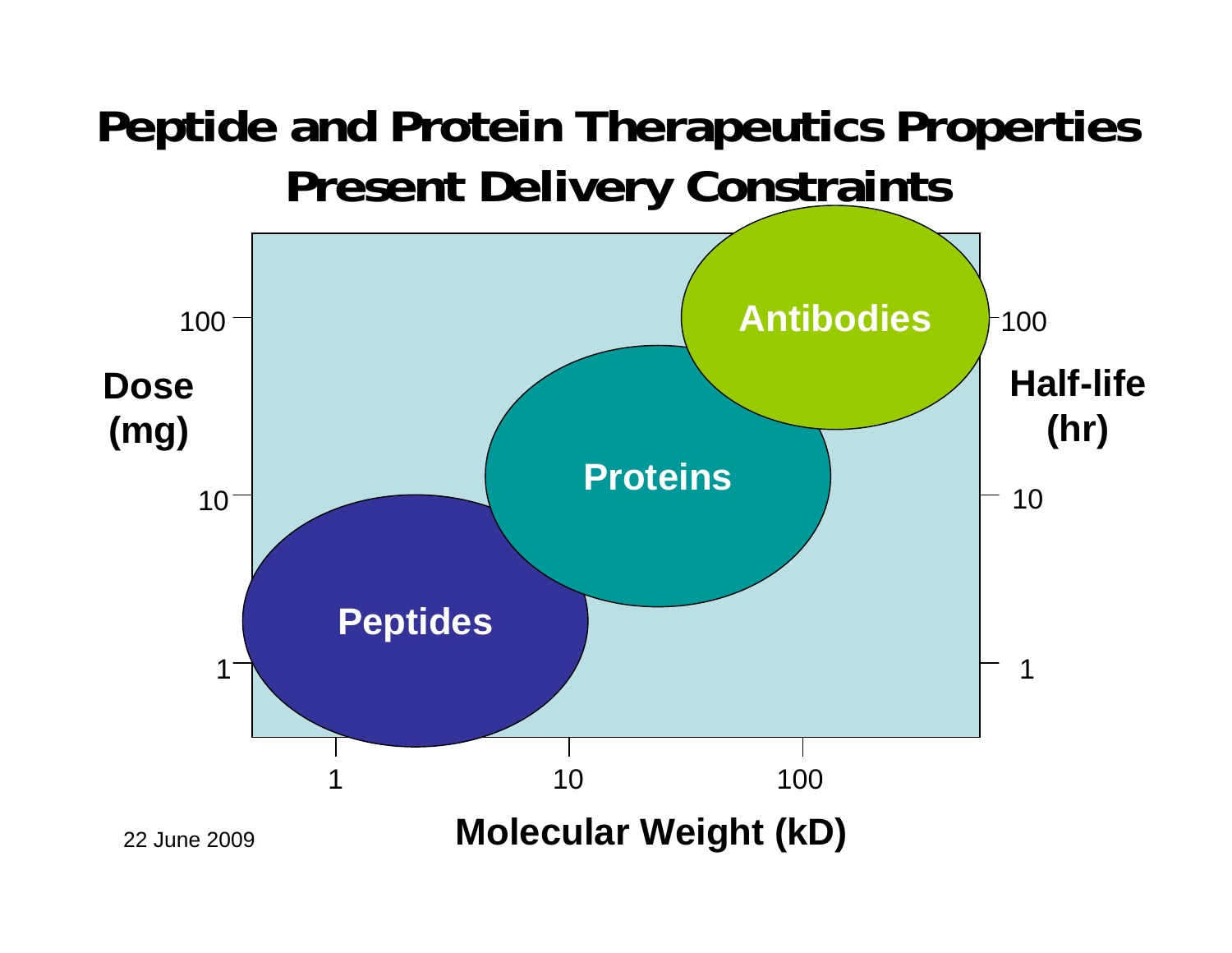## **Delivery System Choice is Often Dictated by Drug, Technology, or Market Constraints**

- Marketplace constraints
	- Patient population and reimbursement will have impact on price
	- –Competitive products set bar for ease of use
- Drug / delivery system constraints
	- Preclinical / clinical PK and PD needs
	- –Compatibility with delivery system
	- –Cost of delivery system (drug and device)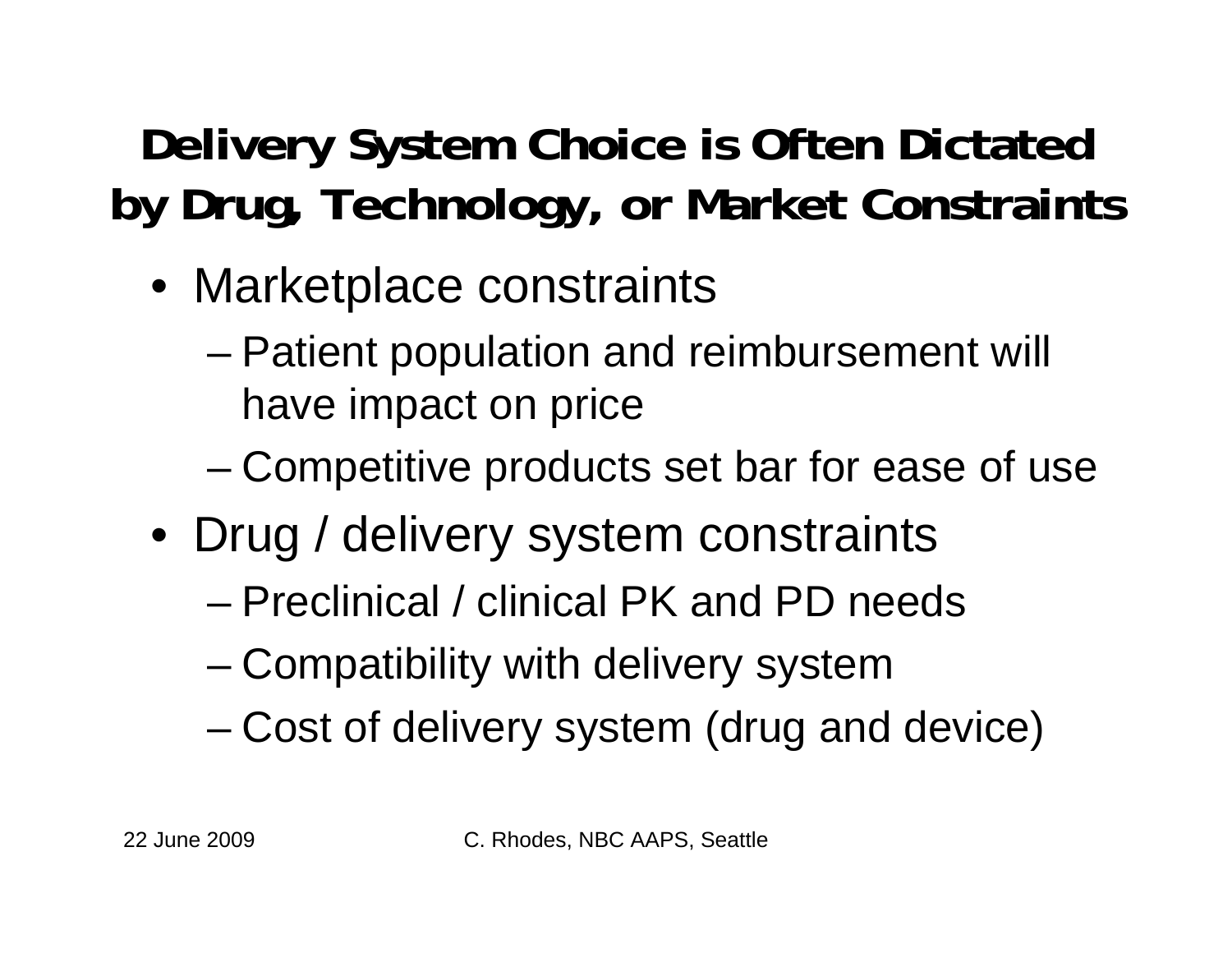**Who are our customers?What do they want and need?**

- **Patients, physicians, payors desire products that are …**
	- **Safe and effective**
	- –**Easy and painless to use**
	- and the state of the state **Easy to train patient to use**
	- and the state of the state **Cost effective and cost competitive**
- **An oral tablet is a highly preferred delivery system**

and the state of the state **90% of pharmaceutical products are oral**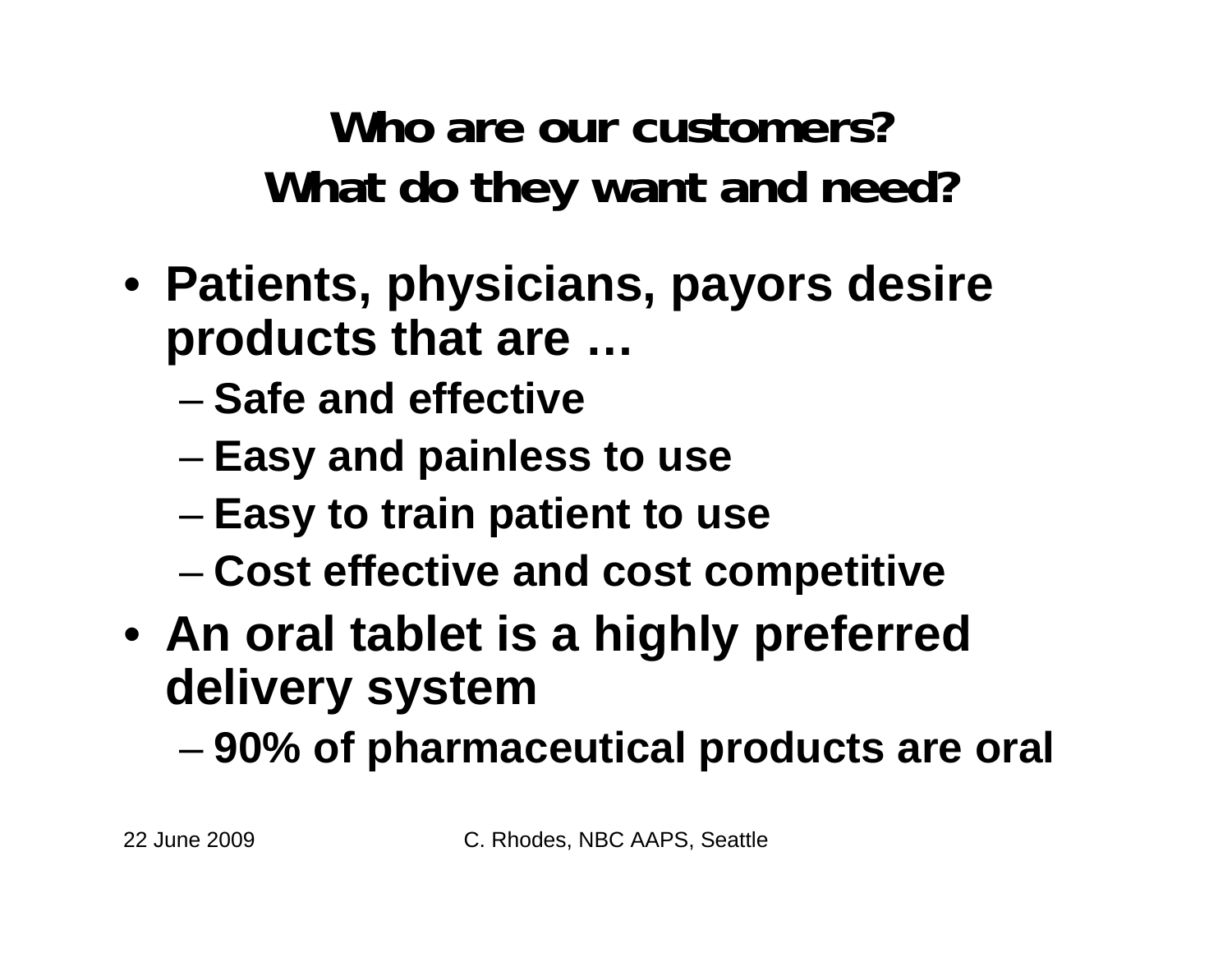#### **Why is Product Presentation Important? Patient / physician experience is paramount**



*Attributes must be in balance to provide overall value to patient and physician*

22 June 2009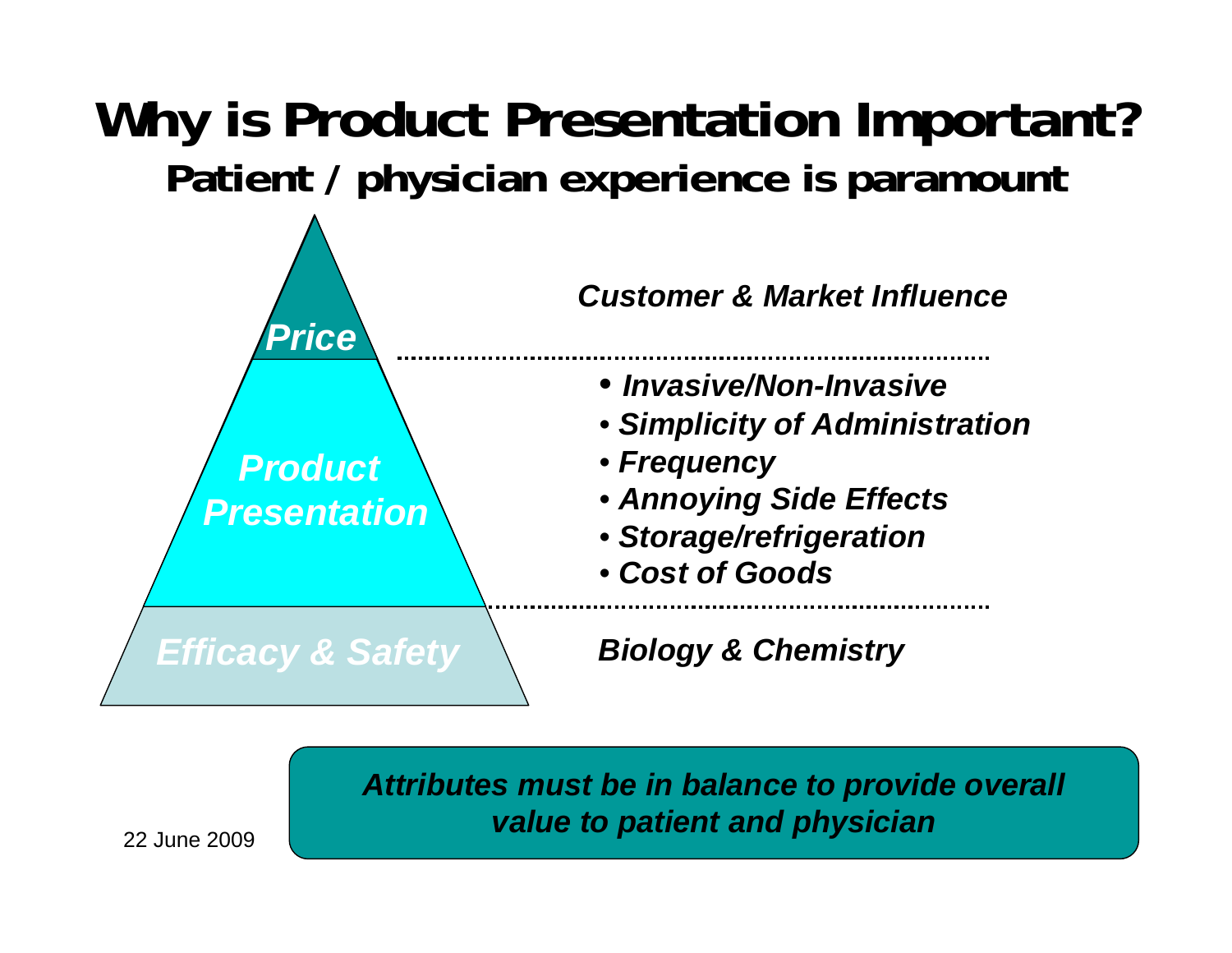### **Injectable and Non-Injectable Delivery Technologies for Peptides and Proteins**

- Modified Release Injectables
	- –Depot injection formulations
	- –Patch / pump / transdermal
	- –Implantable systems
- Sustained Circulation Injectables –PEGylation and related covalent strategies
- Non-Injectable Delivery Systems

–Nasal spray or pulmonary inhalation

22 June 2009 C. Rhodes, NBC AAPS, Seattle –Oral / Sublingual / Buccal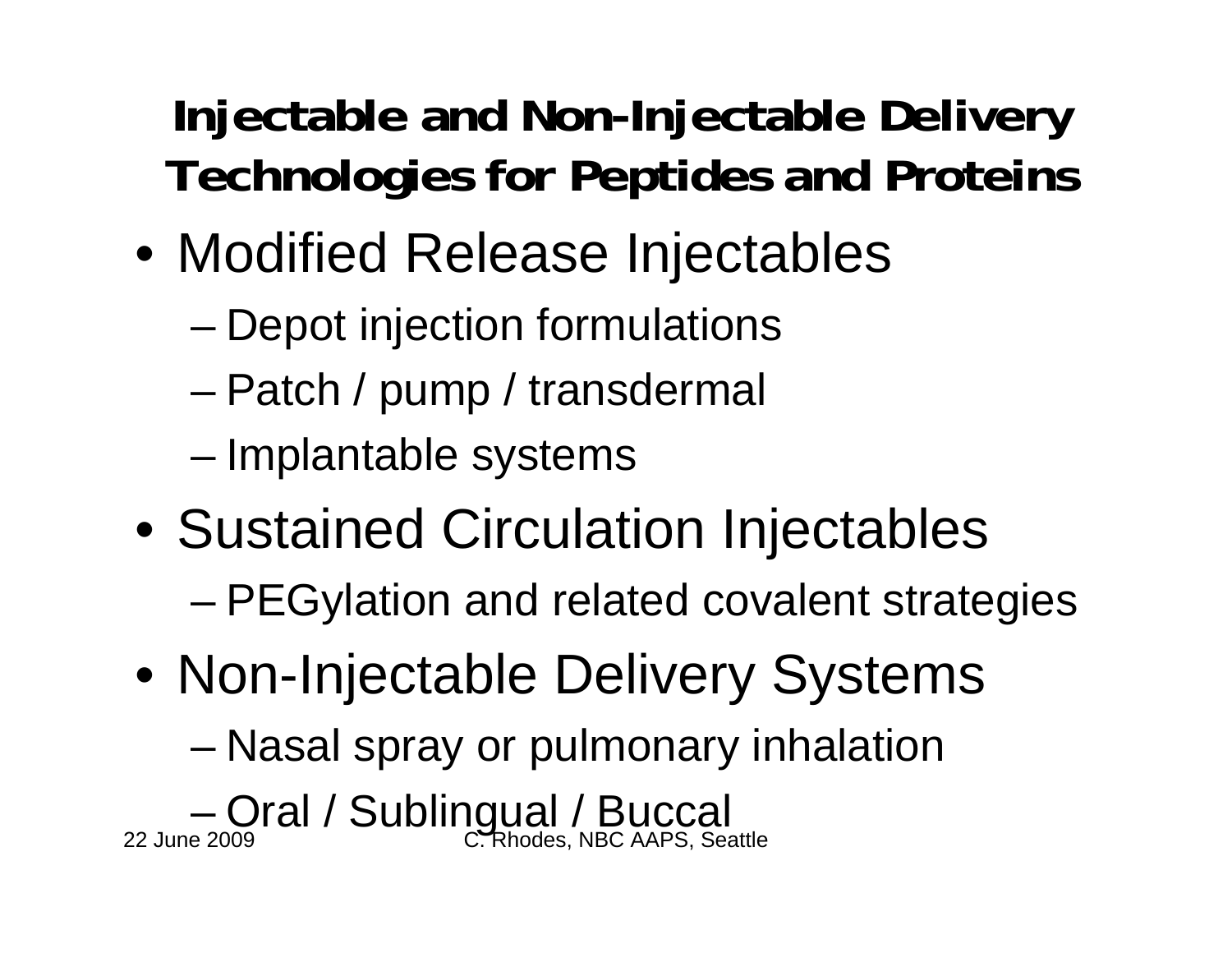#### **Gastro-intestinal tract is a challenging environment for biologics**



**GI system designed to break down nutrients for absorption (acidic pH, enzymes)**

**Nutrient absorption occurs mostly in the small intestine**

**Absorption requires transport across a lipid bilayer membrane**

**| Low absorption due to poor membrane permeation Several factors work against oral: Instability to acidic pH and enzymatic systems**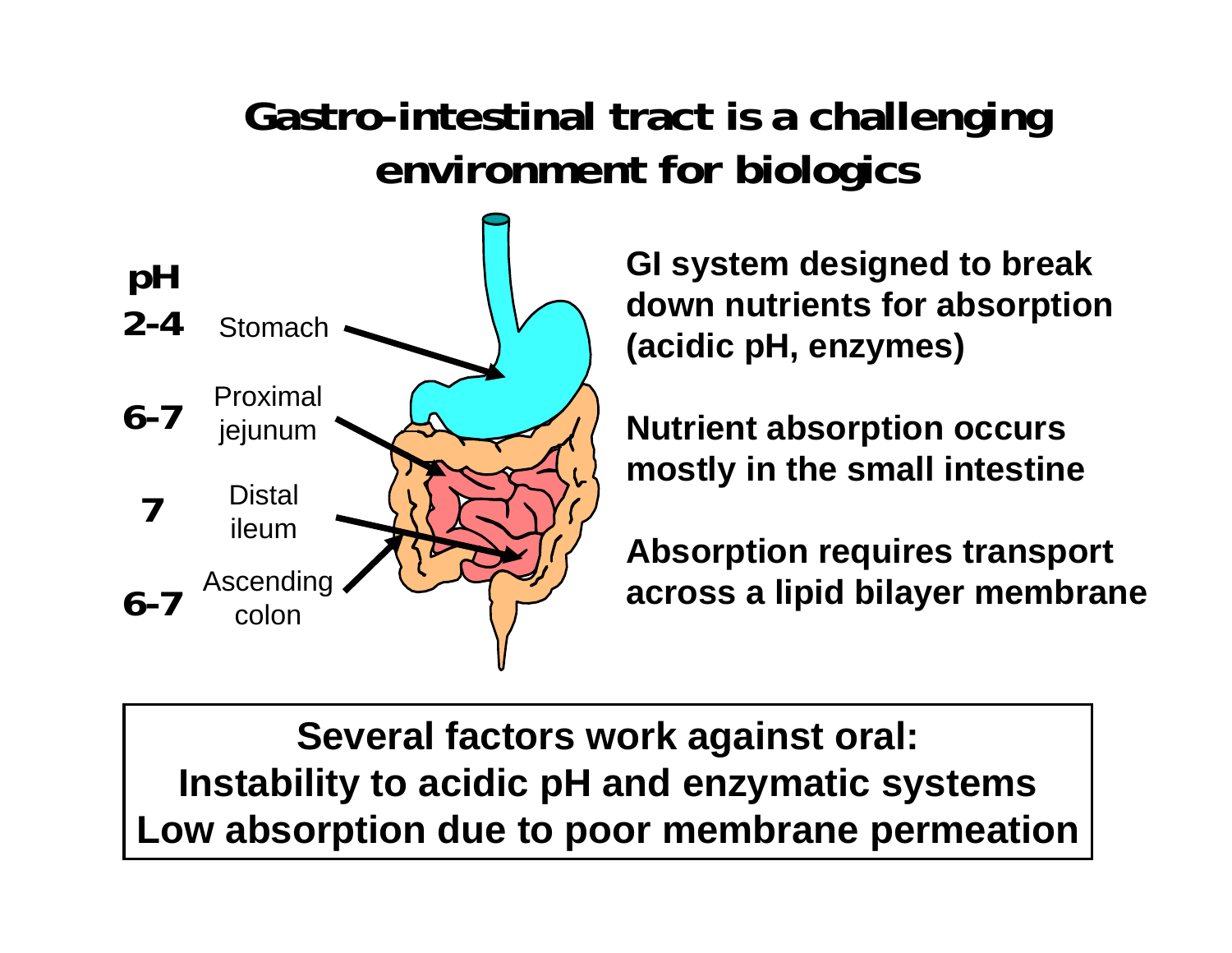### **Alternatives to Daily Injection**

• Pumps











• Transdermal Systems



22 June 2009 C. Rhodes, NBC AAPS, Seattle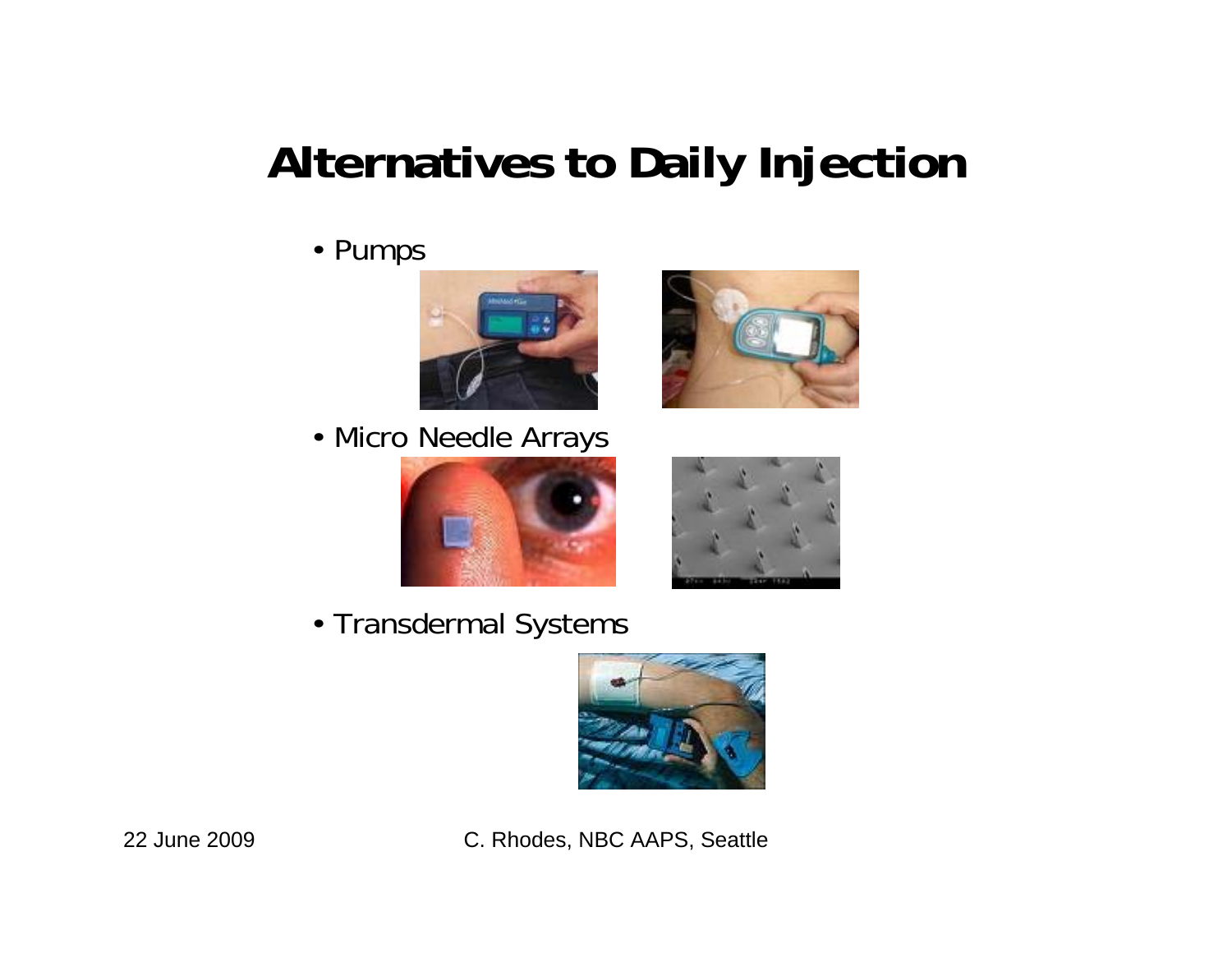#### **Sustained Release Injectable Systems**

- Polymer or lipid excipients
- Formulations are microparticle or form gels with temperature transition
- Biodegradable in days to weeks
- Depot administered or formed at injection site (subcutaneous)
- Drug release through diffusion and erosion of formulation depot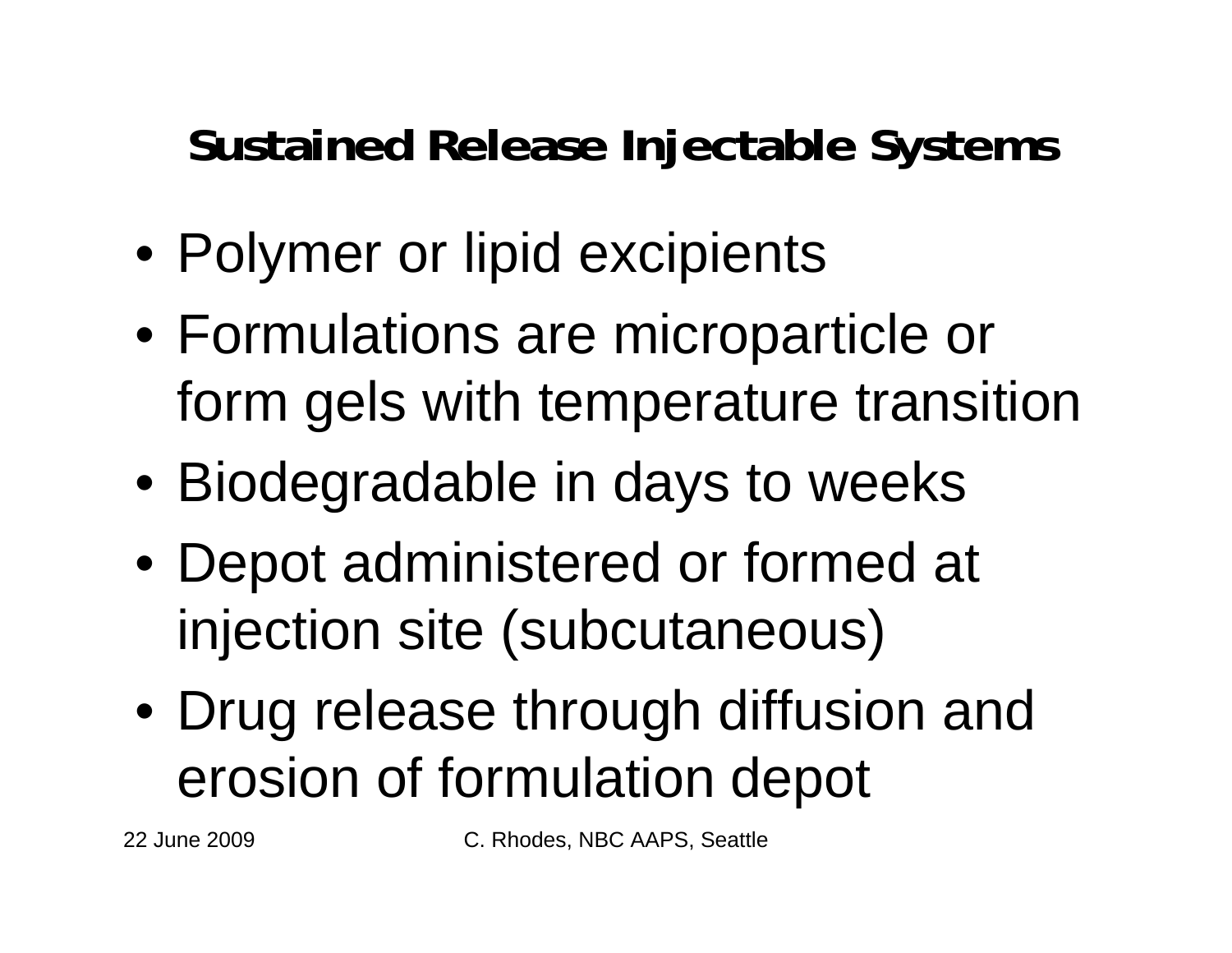#### **Diabetes Market –Many Injectable Insulins and Orals**

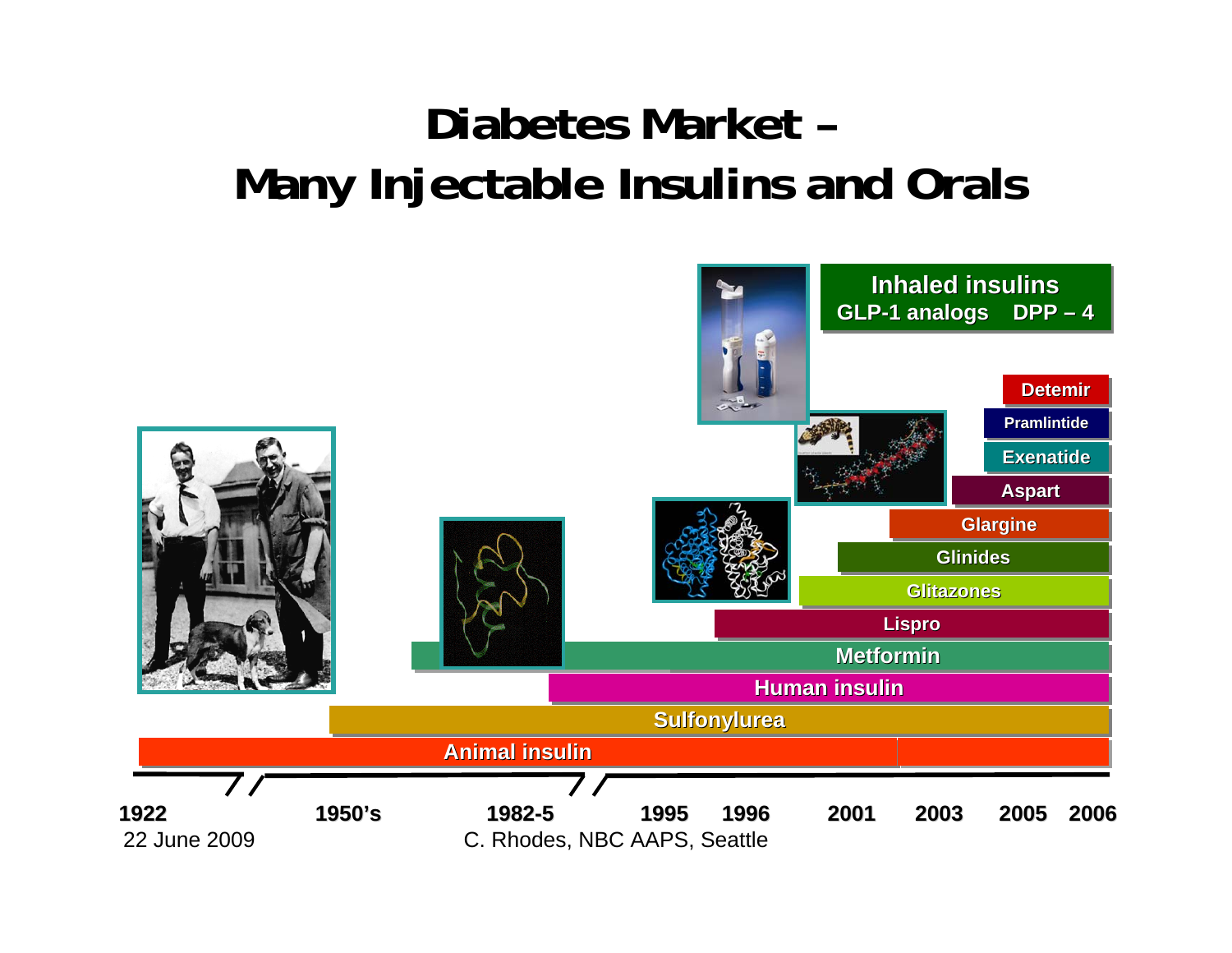## **History of Insulin and Sustained Release**

- 1920 Banting and Best extract insulin from fetal calf pancreas
	- –Jan 11, 1922 – first patient treated
- 1925 Abel crystallizes insulin
- 1934 Scott discovers insulin crystals contain Zinc
- 1930 to 1950 Suspension formulations marketed (PZI, NPH, Lente)
- 2004 Lantus (insulin glargine) approved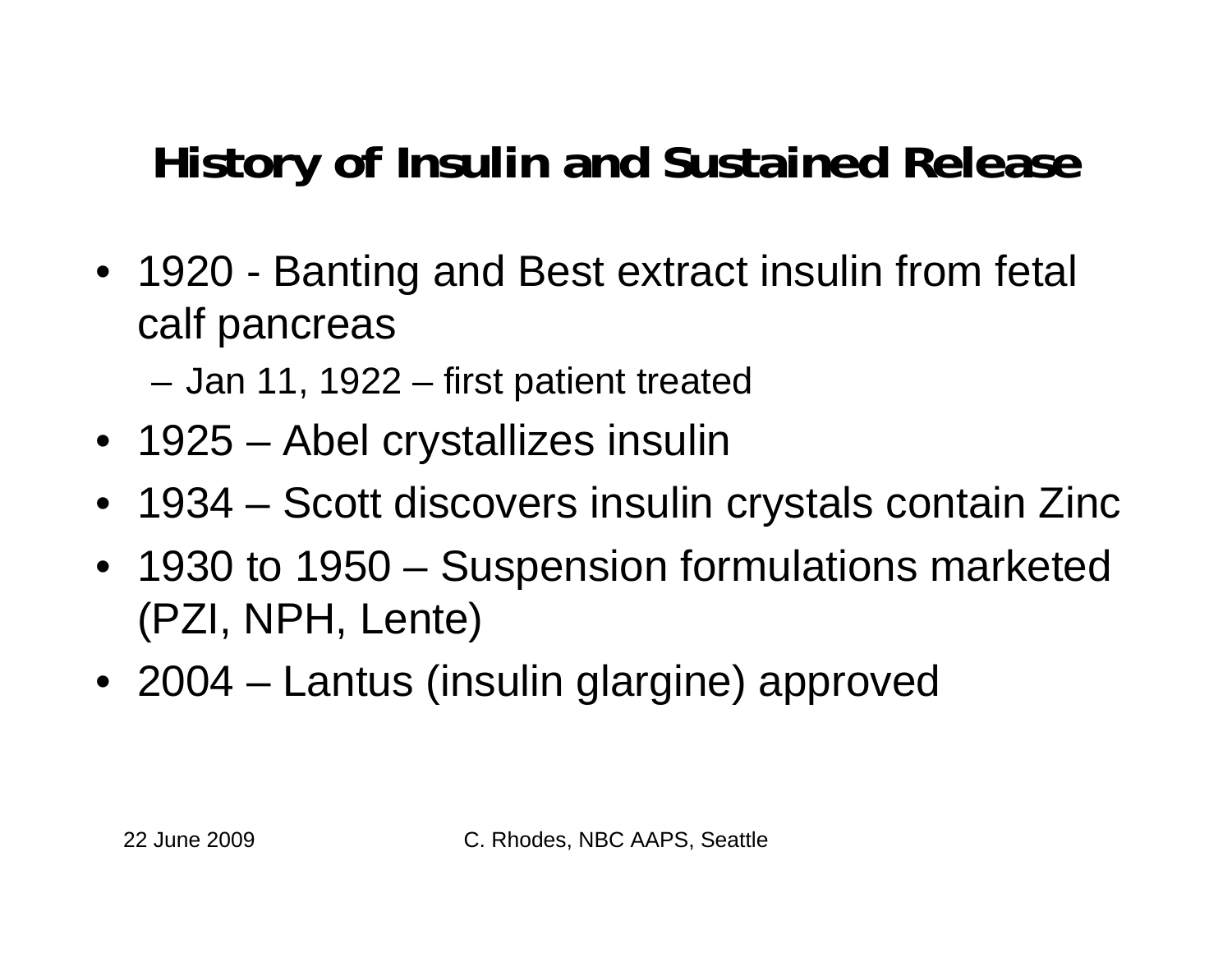#### **Time Activity Profiles for Insulins**

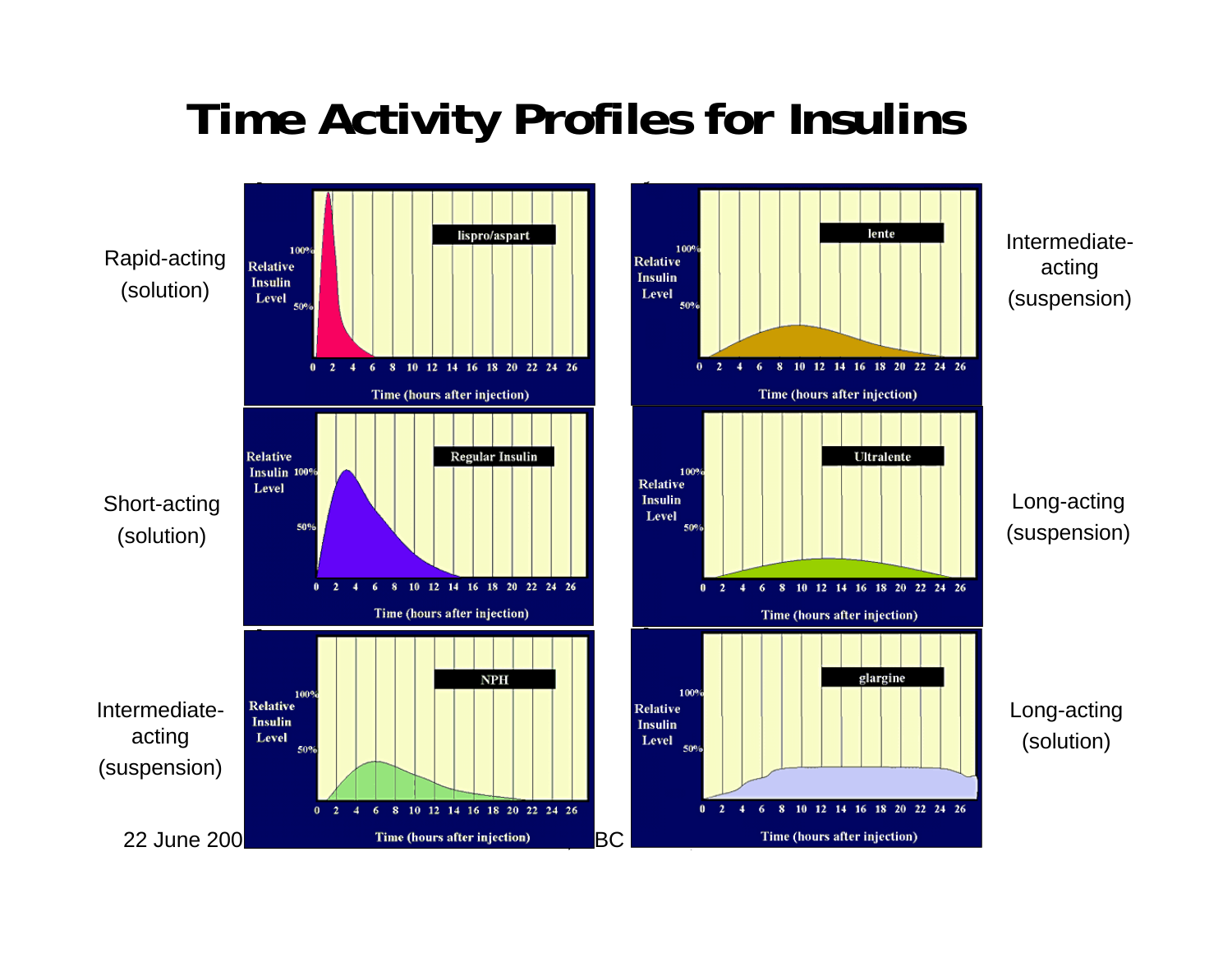#### **Microsphere system**

#### **Long-Acting Release Technology**

- Exenatide LAR:  $\bullet$ 
	- biodegradable polymeric microspheres for extended release
	- detectable plasma concentrations of exenatide for weeks to months after a single dose

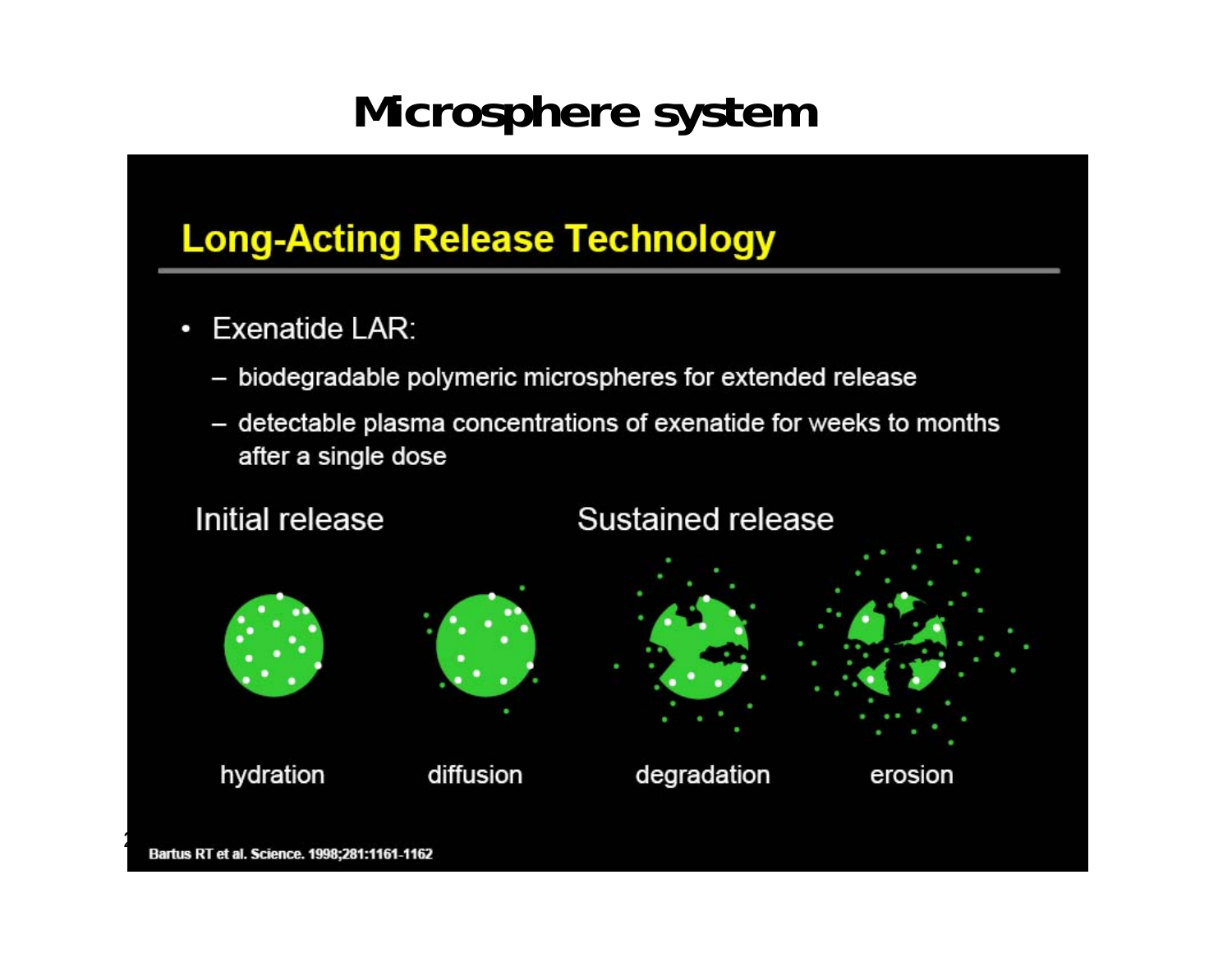## **Liposomes release drugs as depot or from circulation in blood**

•Liposome formulation excipients are lipids with limited water solubility

•The lipids gradually diffuse into bodily fluid

•The bilayer structure breaks up and releases drug



Schematic of drug release from a multivesicular liposome (DepoFoam®)

22 June 2009 C. Rhodes, NBC AAPS, Seattle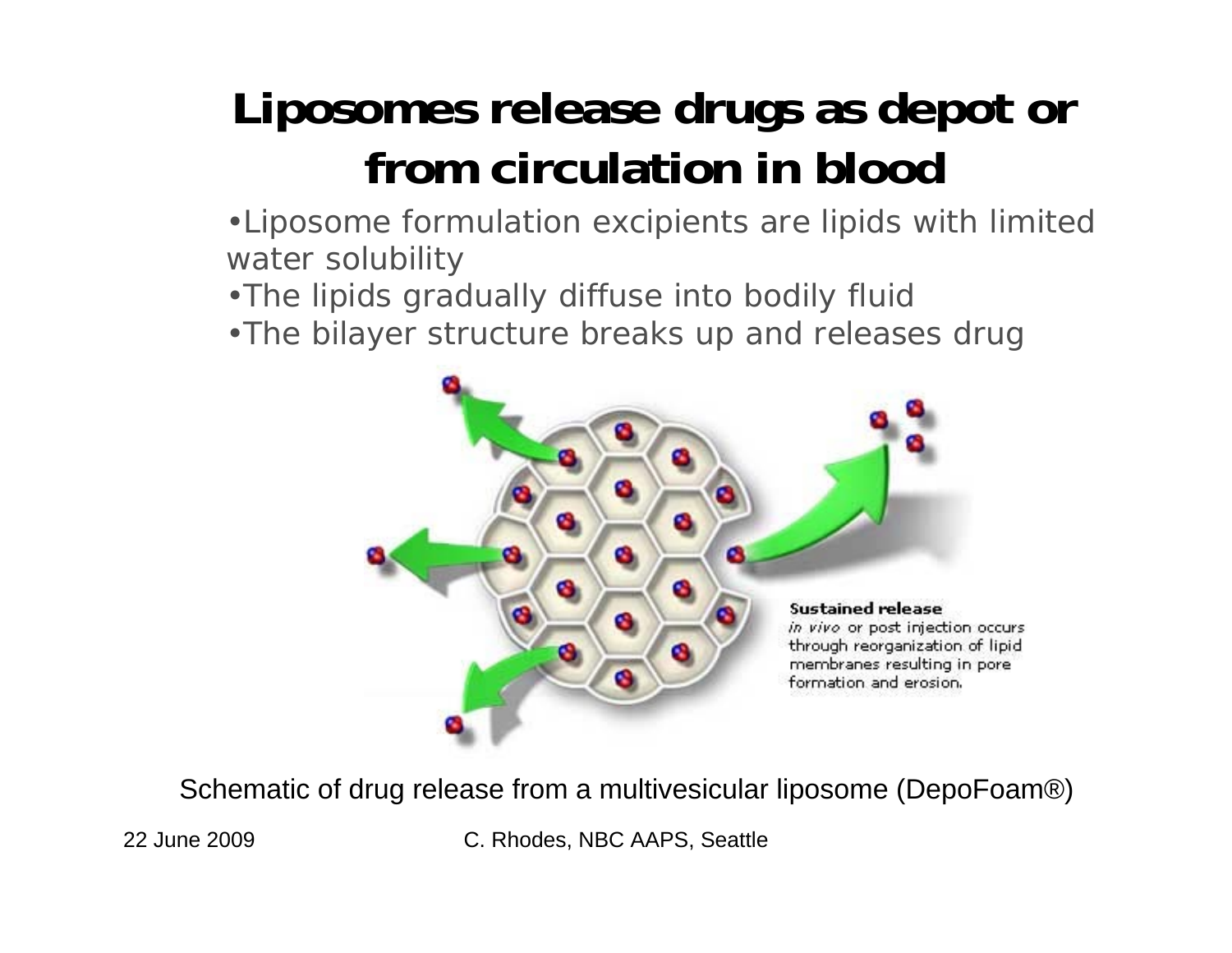#### **Sustained Circulation Injectables**

- Scaffold covalently attached to therapeutic agent
- PEG or other construct to increase MW and hydrodynamic volume to reduce clearance rate
- Antibody and antibody fragments to promote albumin binding and reduce clearance
- Systems may be recombinant or synthetic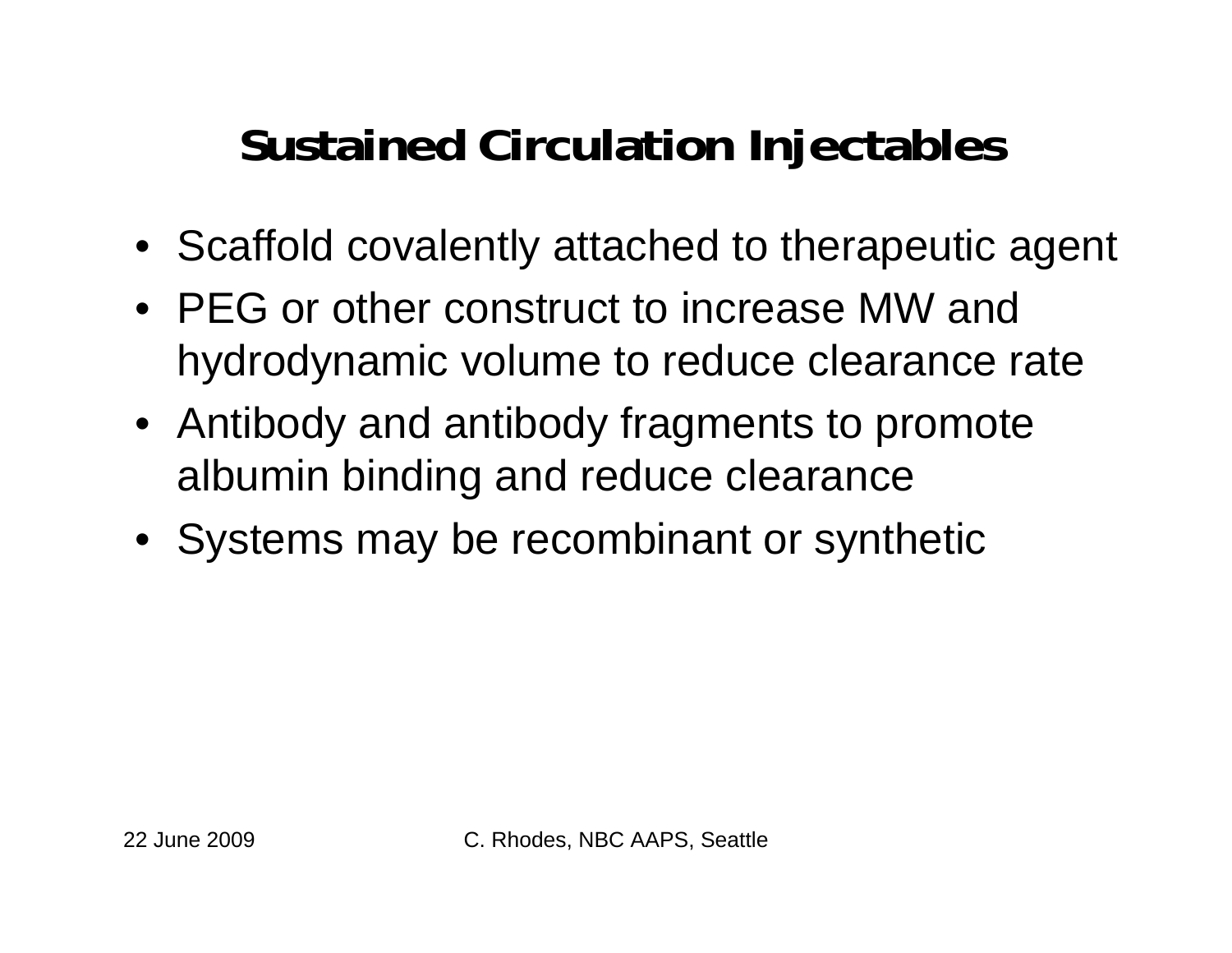#### **PEGylation as Product Precedent in Protein Therapeutics**

PEGylation has demonstrated :

- Slowed clearance / maintained circulating concentrations / reduced dose frequency
- Increased solubility and stability
- Reduced aggregation / precipitation
- Reduced immunogenicity
- Accepted regulatory / safety profile